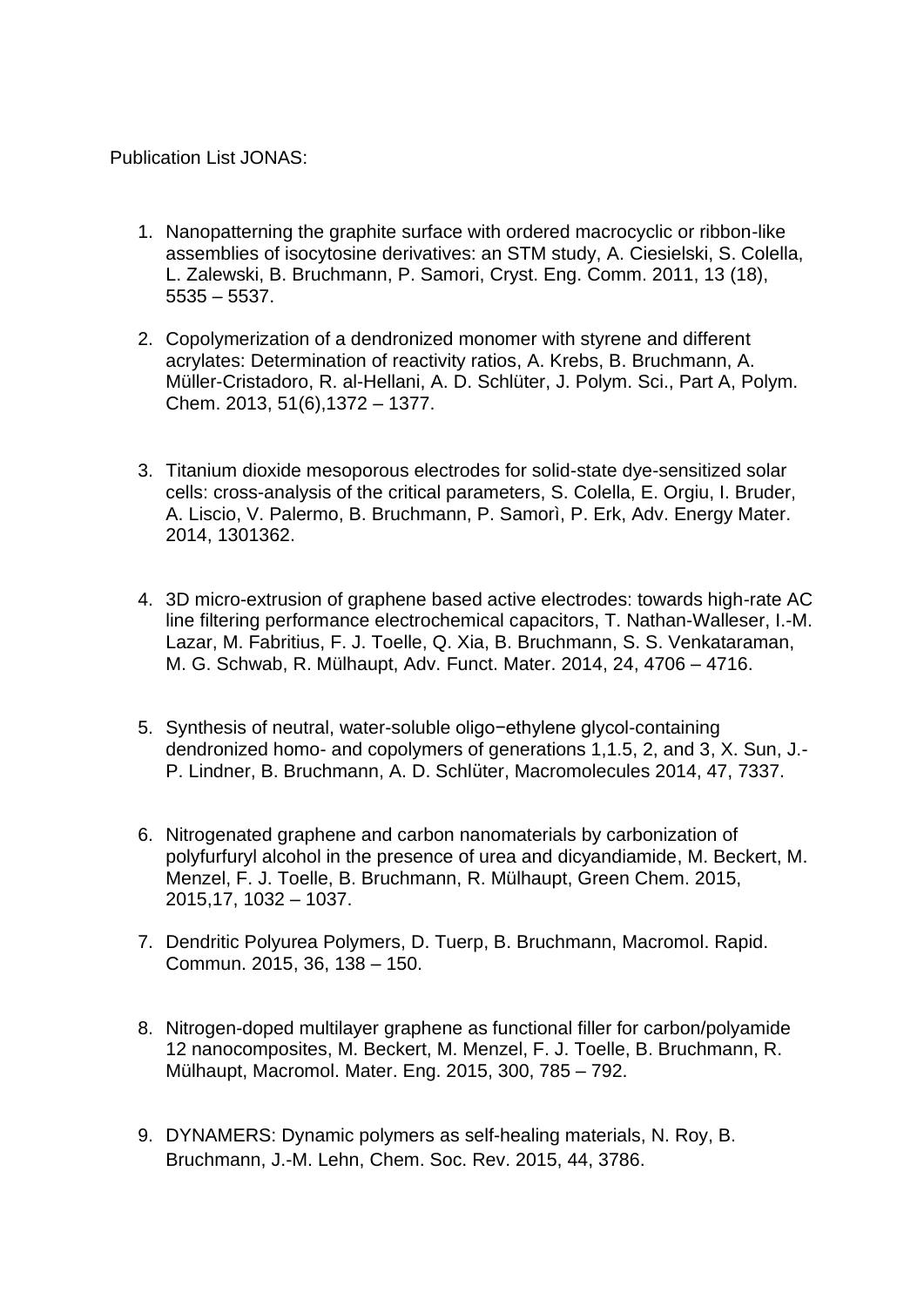- 10.Cement-based composites reinforced with localized and magnetically oriented Al2O3 microplatelets, D. Carnelli, R. Libanori, B. Feichtenschlager, L. Nicoleau, G. Albrecht, A. R. Studart, Cement and Concrete Research 2015, 78, 245 – 251.
- 11.Composites reinforced via mechanical interlocking of surface-roughened microplatelets within ductile and brittle matrices, R. Libanori, D. Carnelli, N. Rothfuchs, M. R. Binelli, M. Zanini, L. Nicoleau, B. Feichtenschlager, G. Albrecht, A. R. Studart, Bioinspir. Biomim. 2016,11, 036004, DOI 10.1088/1748 3190/11/3/036004.
- 12.Explosive raspberries: controlled magnetically triggered bursting of microcapsules, E. Loiseau, A. Quarry de Boiry, F. Niedermair, G. Albrecht, P. A. Ruehs, A. R. Studart, Adv. Funct. Mater. 2016, 26, 4007 – 4015.
- 13.Isocyanate-free route to polycarbohydrate urethane thermosets and 100 % bio-based coatings derived from glycerol feedstock, S. Schmidt, B. S. Ritter, D. Kratzert, B. Bruchmann, R. Mülhaupt, Macromolecules 2016, 49, 7268 – 7276.
- 14.Fused dihydrodibenzobarrelene (Dibenzobicylco[2.2.2]octadiene) and lactone rings via one step Diels-Alder and intramolecular reaction with difumarates and substituted anthracenes, J. Rowlett, C. Plenk, P. Deglmann, J. Sprafke, R. Mülhaupt, B. Bruchmann, Chemistry Select 2016, 1, 4935 – 4939.
- 15.Hygroscopic motions of fossil conifer cones, S. Poppinga, N. Nestle, A. Šandor, B. Reible, T. Masselter, B. Bruchmann, T. Speck, Sci. Rep*.* 2017, 7, 40302, DOI: 10.1038/srep40302.
- 16.Fossile Zapfenschuppen bewegen sich noch nach Millionen von Jahren, S. Poppinga, T. Masselter, T. Speck, N. Nestle, B. Bruchmann, B. Reible, Naturwissenschaftliche Rundschau 2017, 70, Nr. 3, 500 - 501
- 17.Strong microcapsules with permeable porous shells made through phase separation in double emulsions, E. Loiseau, F. Niedermair, G. Albrecht, P. Rühs, A.R. Studart, Langmuir 2017, 33, 2402 – 2410.
- 18.Erythritol dicarbonate as intermediate for solvent- and isocyanate-free tailoring of bio-based polyhydroxyurethane thermoplastics and thermoplastic elastomers, S. Schmidt, F.J. Gatti, M. Luitz, B.S. Ritter, B. Bruchmann, R. Mülhaupt, Macromolecules 2017, 50, 2296 – 2303.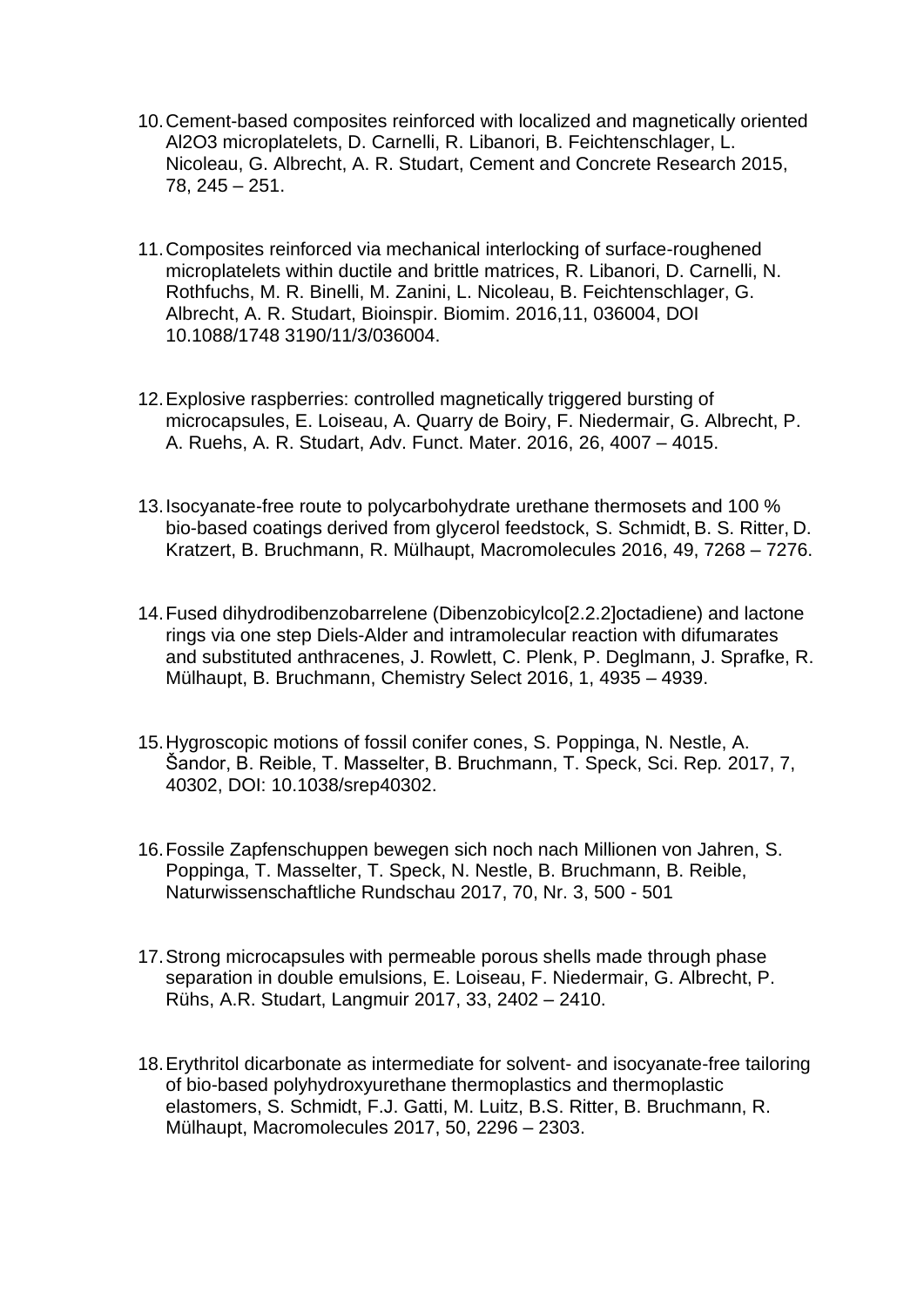- 19.Liquid Sorbitol Ether Carbonate as Intermediate for Rigid and Segmented Non-Isocyanate Polyhydroxyurethane Thermosets, S. Schmidt, N. E. Göppert, B. Bruchmann, R. Mülhaupt, Eur. Polym. J. 2017, 94, 136 - 142.
- 20.Toward a New Generation of Smart Biomimetic Actuators for Architecture, S. Poppinga, C. Zollfrank, O. Prucker, J. Rühe, A. Menges, T. Cheng, T. Speck, Adv. Mater. 2018, 30, 1703653.
- 21.How the carnivorous waterwheel plant (Aldrovanda vesiculosa) snaps, A.S. Westermeier, R. Sachse, S. Poppinga, P. Vögele, L. Adamec, T. Speck, M. Bischoff, Proc. R. Soc. B: Biological Sciences 285: 20180012.
- 22. Biodegradation of synthetic polymers in soils: Tracking carbon into  $CO<sub>2</sub>$  and microbial biomass, M.T. Zumstein, A. Schintlmeister, T. F. Nelson, R. Baumgartner, D. Woebken, M. Wagner, H.-P. E. Kohler, K. McNeill, M. Sander., Sci. Adv. 2018, 4, eaas9024.
- 23.Fossilized but functional Tomographic insights into nature's most resilient actuators N. Nestle, A. Šandor, B. Bruchmann, T. Speck, F. Gallenmüller, S. Poppinga, Proceedings of the Bruker Micro-CT User Meeting 2018, 49-55.
- 24.Biomechanics and functional morphology of plants inspiration for biomimetic materials and structures, T. Speck, G. Bauer, T. Masselter, S. Poppinga, S. Schmier, M. Thielen, O. Speck, in: A. Geitmann, J. Gril (eds.), Plant Biomechanics. Springer International Publishing AG (2018), 399-422.
- 25.Kinematical, structural and mechanical adaptations to desiccation in poikilohydric Ramonda myconi (Gesneriaceae), T. Kampowski, S. Demandt, S. Poppinga, T. Speck, Frontiers in Plant Science 2018, 9, 1701.
- 26.Spore liberation in mosses revisited, F. Gallenmüller, M. Langer, S. Poppinga, H.-H. Kassemeyer, T. Speck, AoB PLANTS 2018, 10: plx075.
- 27.Semi-crystalline non-isocyanate polyhydroxyurethanes as thermoplastics and thermoplastic elastomers and their use in 3D printing by Fused Filament Fabrication,V. Schimpf, J.B. Max, B. Stolz, B. Heck, R. Muelhaupt, Macromolecules 2019, 52, 1, 320-331.
- 28.Polyfunctional Acrylic Non-Isocyanate Hydroxyurethanes as Photo-curable Thermosets for 3D Printing, V. Schimpf, A. Asmacher, A. Fuchs, B. Bruchmann, R. Muelhaupt, Macromolecules 2019, 52, 9, 3288-3297.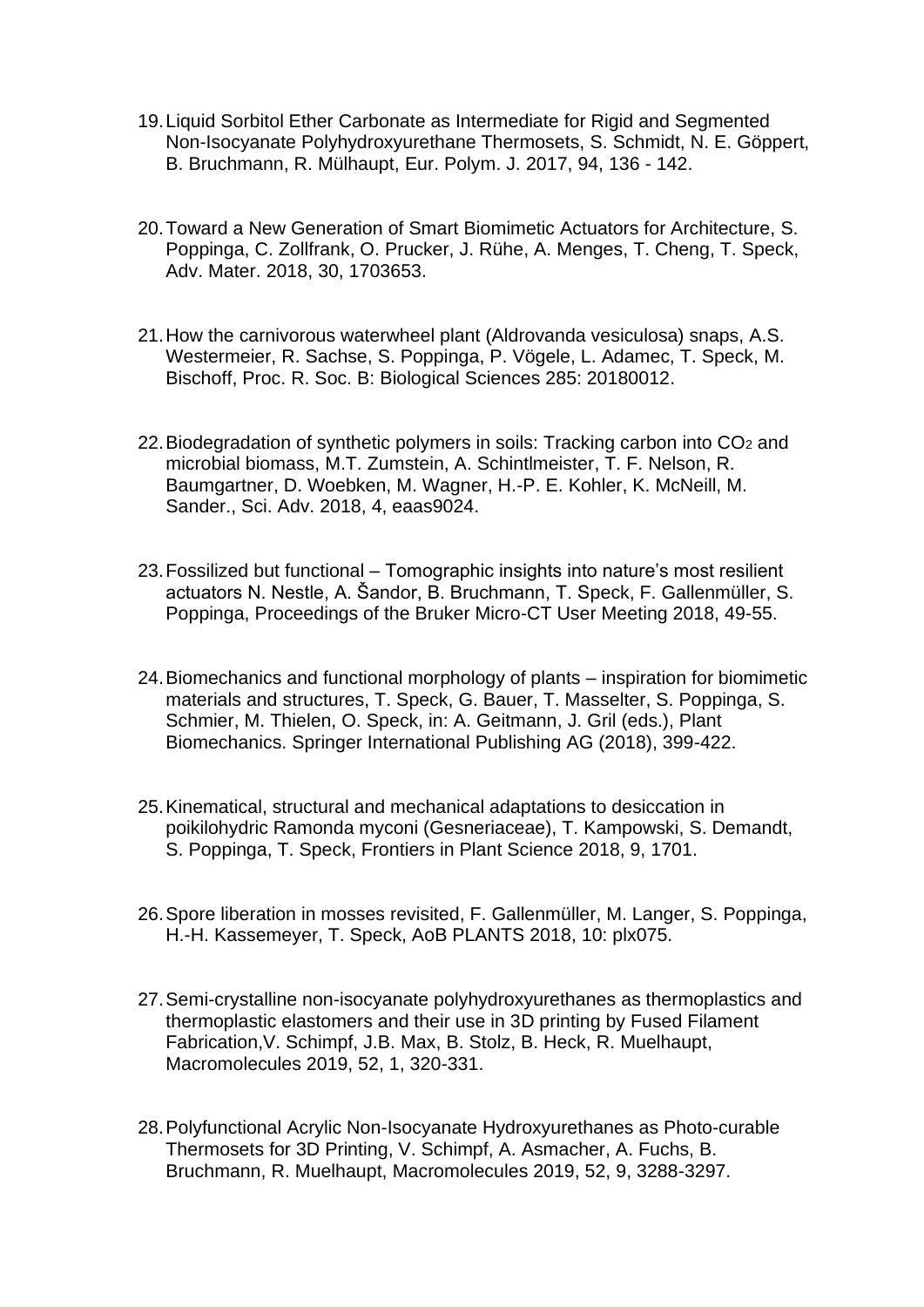- 29.Adaptive Biomimetic Actuator Systems Reacting to Various Stimuli by and Combining Two Biological Snap-Trap Mechanics, F. Esser, F.D. Scherag, S. Poppinga, A. Westermeier, M.D. Mylo, T. Kampowski, G. Bold, J. Rühe, T. Speck, in U. Martinez-Hernandez et al. (Eds.): Living Machines 2019, LNAI 11556, pp. 114–121, 2019, Springer Nature Switzerland AG 2019.
- 30.Photochemical Transformation of Poly(butylene adipate-coterephthalate) and its Effects on Enzymatic Hydrolyzability, G. X. De Hoe, M. T. Zumstein, G. J. Getzinger, I. Rüegsegger, H.-P. E. Kohler, M. A. Maurer-Jones, M. Sander, M. A. Hillmyer, K. McNeill, Environ. Sci. Technol. 2019, 53, 2472−2481
- 31.Resolving form-structure-function relationships in plants with MRI for biomimetic transfer Integrative and Comparative Biology, L. Hesse, J. Leupold, S. Poppinga, M. Wick, K. Strobel, T. Speck, T. Masselter, Integrative and Comparative Biology, icz051, https://doi.org/10.1093/icb/icz051
- 32.A seed flying like a bullet: Ballistic seed dispersal in Chinese witch hazel (Hamamelis mollis OLIV., Hamamelidaceae), S. Poppinga, A.-S. Böse, R. Seidel, L. Hesse, J. Leupold, S. Caliaro, T. Speck, J. R. Soc. Interface 20190327
- 33.Prey capture analyses in the carnivorous aquatic waterwheel plant (Aldrovanda vesiculosa L., Droseraceae), S. Poppinga, J, Smaij, A.S. Westermeier, M. Horstmann, S. Kruppert, R. Tollrian, T. Speck (2019) Scientific Reports 2019, 9, 18590, doi: 10.1038/s41598-019-54857-w
- 34.4D Pine Scale: Biomimetic 4D Printed Autonomous Scale and Flap Structures Capable of Multi-Phase Movement, D. Correa, S. Poppinga, M. D. Mylo, A. S. Westermeier, B. Bruchmann, A. Menges, T. Speck, in Bioinspired Materials and Surfaces for Green Science and Technology III, ed. by B. Bhushan, Phil. Trans. R. Soc. A, 2020, 378: 20190445.
- 35.Plant movements as concept generators for the development of biomimetic compliant mechanisms, S. Poppinga, D. Correa, B. Bruchmann, A. Menges, T. Speck, Integrative and Comparative Biology 2020, 60, 886-895
- 36.Mechanical ecology Taking biomechanics to the field, U. Bauer, S. Poppinga, U. K. Müller, Integrative and Comparative Biology 2020, 60: 820–828.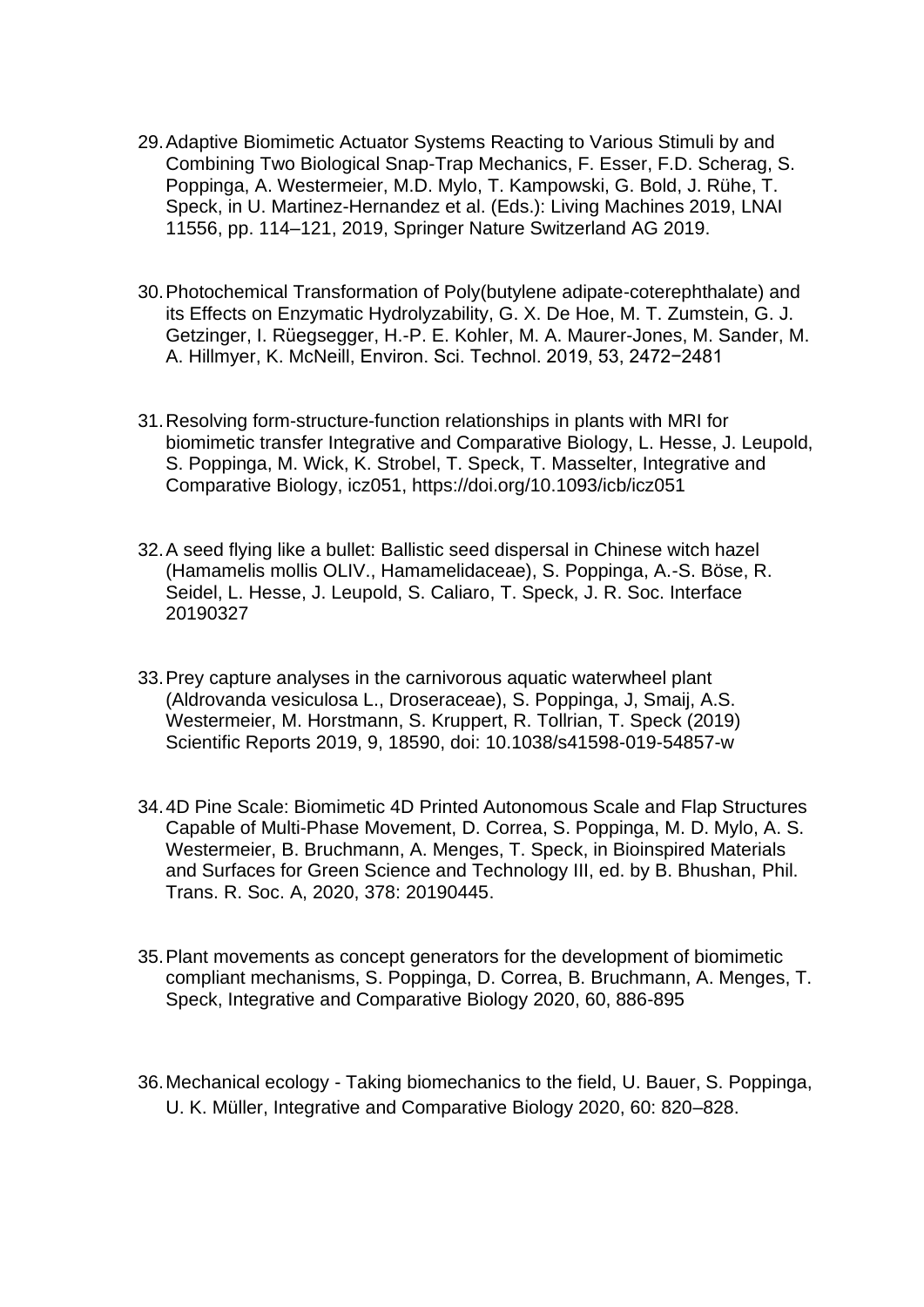- 37.Composition and size controlled I-V-VI semiconductor nanocrystals, O. Yarema, M. Yarema, A. Moser, O. Enger, V. Wood, Chem. Mater 2020, 32, 5, 2078–2085
- 38.Snapping mechanics of the Venus flytrap (Dionaea muscipula), R. Sachse, A. Westermeier, M. Mylo, J. Nadasdi, M. Bischoff, T. Speck, S. Poppinga, Proc. Nat. Acad. Sci. USA, 2020 117 (27) 16035-16042
- 39.Functional-morphological analyses of the delicate snap-traps of the aquatic carnivorous waterwheel plant (Aldrovanda vesiculosa) with 2D and 3D imaging techniques, A. S. Westermeier, N. Hiss, T. Speck, S. Poppinga, Annals of Botany 2020, 126: 1099–1107.
- 40.Low-viscosity limonene dimethacrylate as a bio-based alternative to bisphenol A-based acrylic monomers for photo-curable thermosets and 3D printing, V. Schimpf, A. Asmacher, A. Fuchs, K. Stoll, B. Bruchmann, R. Muelhaupt, Macromol. Mater. Eng. 2020, 202000210
- 41.Polyhydroxymethylenes as multifunctional high molecular weight sugar alcohols tailored for 3D printing and medical applications, B. Stolz, F. Moenkemeyer, M. Mader, S. Schmidt, L. Volk, T. Steinberg, B. Bruchmann, R. Mülhaupt, Macromol. Chem. Phys. 2020, 221 (15), 2020132
- 42.Quantification of Synthetic Polyesters from Biodegradable Mulch Films in Soils, T. F. Nelson, S. C. Remke, H.-P. E. Kohler, K. McNeill, M. Sander, Environ. Sci. Technol. 2020, 54, 266−275.
- 43.Functionalized Acrylic Polyhydroxy Urethanes as Molecular Toolbox for Photocurable Thermosets and 3D Printing, H. Buchheit, B. Bruchmann, K. Stoll, R. Mülhaupt, J. Polym. Sci. 2021, 59, 882–892, DOI: 10.1002/pol.20210115
- 44.Snapshot prey spectrum analysis of the phylogenetically early-diverging carnivorous Utricularia multifida from U. section Polypompholyx (Lentibulariaceae), M. Horstmann, A. Fleischmann, R. Tollrian, S. Poppinga, PLoS ONE, 2021,16: e0249976. DOI:10.1371/journal. pone.0249976
- 45.Small Molecule Investigation of Diels-Alder Complexes for Thermoreversible Crosslinking in Polymeric Applications, J. Rowlett, P. Deglmann, J. Sprafke, N. Roy, R. Muelhaupt, B. Bruchmann, J. Org. Chem. 2021, 86, 13, 8933 – 8944.